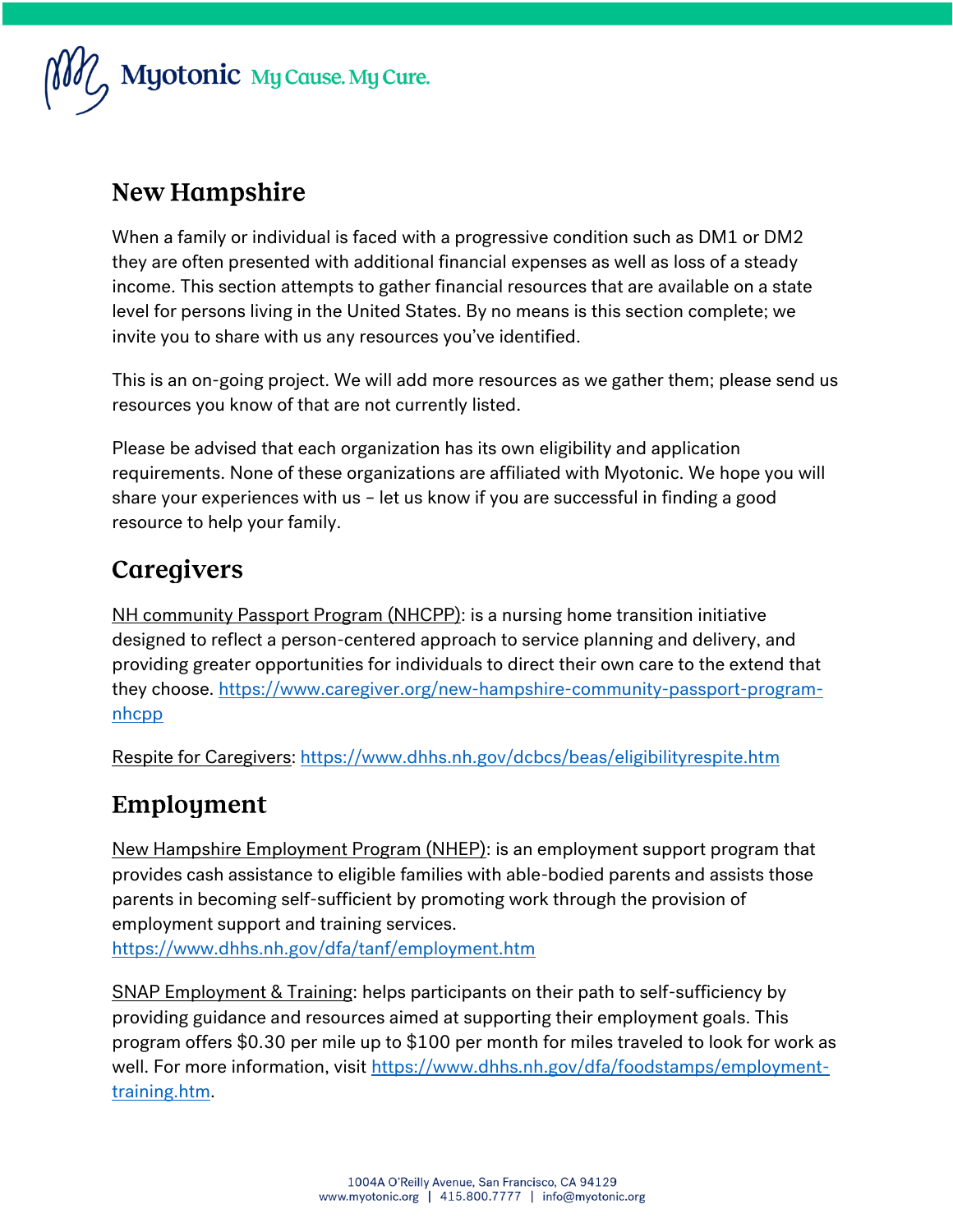

Vocational Rehabilitation: assists eligible New Hampshire citizens with disabilities secure suitable employment and financial and personal independence by providing rehabilitation services.<https://www.education.nh.gov/partners/vocational-rehabilitation>

## Food/Nutrition

Commodity Supplemental Food Programs for Seniors (CSFP): is a nutrition program that provides free food and nutrition information to promote good health for seniors age 60 and over.<https://www.dhhs.nh.gov/dphs/nhp/wic/csfp.htm>

Double Up Food Bucks: One way to stretch your SNAP benefits is to shop where you see the DOUBLE UP FOOD BUCKS sign. You can get 50% off the fresh fruits and vegetables you buy instantly when you ask the cashier for Double Up Food Bucks. <https://www.dhhs.nh.gov/dfa/foodstamps/index.htm>

Healthy Eating Active Living NH (HEAL): is a network of state and community partners dedicated to advancing population-based approaches to reduce the prevalence of obesity and chronic disease in New Hampshire. HEAL aims to improve access to healthy foods and opportunities for physical activity, prioritizing its work in communities and populations with the greatest health disparities.<https://www.healnh.org/>

Interim Disabled Parent (IDP): financial assistance is available to eligible one- and twoparent families where at least one parent has a verified disability. Eligibility requirements align with Financial Assistance to Needy Families (FANF) financial assistance. [https://www.dhhs.nh.gov/fam\\_htm/html/203\\_09\\_interim\\_disabled\\_parent\\_idp\\_fam.htm](https://www.dhhs.nh.gov/fam_htm/html/203_09_interim_disabled_parent_idp_fam.htm)

New Hampshire Food Bank: The mission of the New Hampshire food Bank is to feed hungry people by soliciting and effectively distributing grocery products and perishable foods, and offering innovative programs through a statewide network of approved agencies; by advocating for systemic change; and by educating the public about the nature of, and solutions to, problems of hunger in New Hampshire. <https://www.nhfoodbank.org/>

SNAP Program: is about good nutrition and health. It provides eligible people with the benefits to buy food items at grocery stores, farmers markets, and other approved food retailers. For information on eligibility, visit

[https://www.dhhs.nh.gov/dfa/foodstamps/index.htm.](https://www.dhhs.nh.gov/dfa/foodstamps/index.htm) Also, visit <https://www.dhhs.nh.gov/dfa/foodstamps/documents/fs-work-requirements.pdf> for more information about SNAP rules.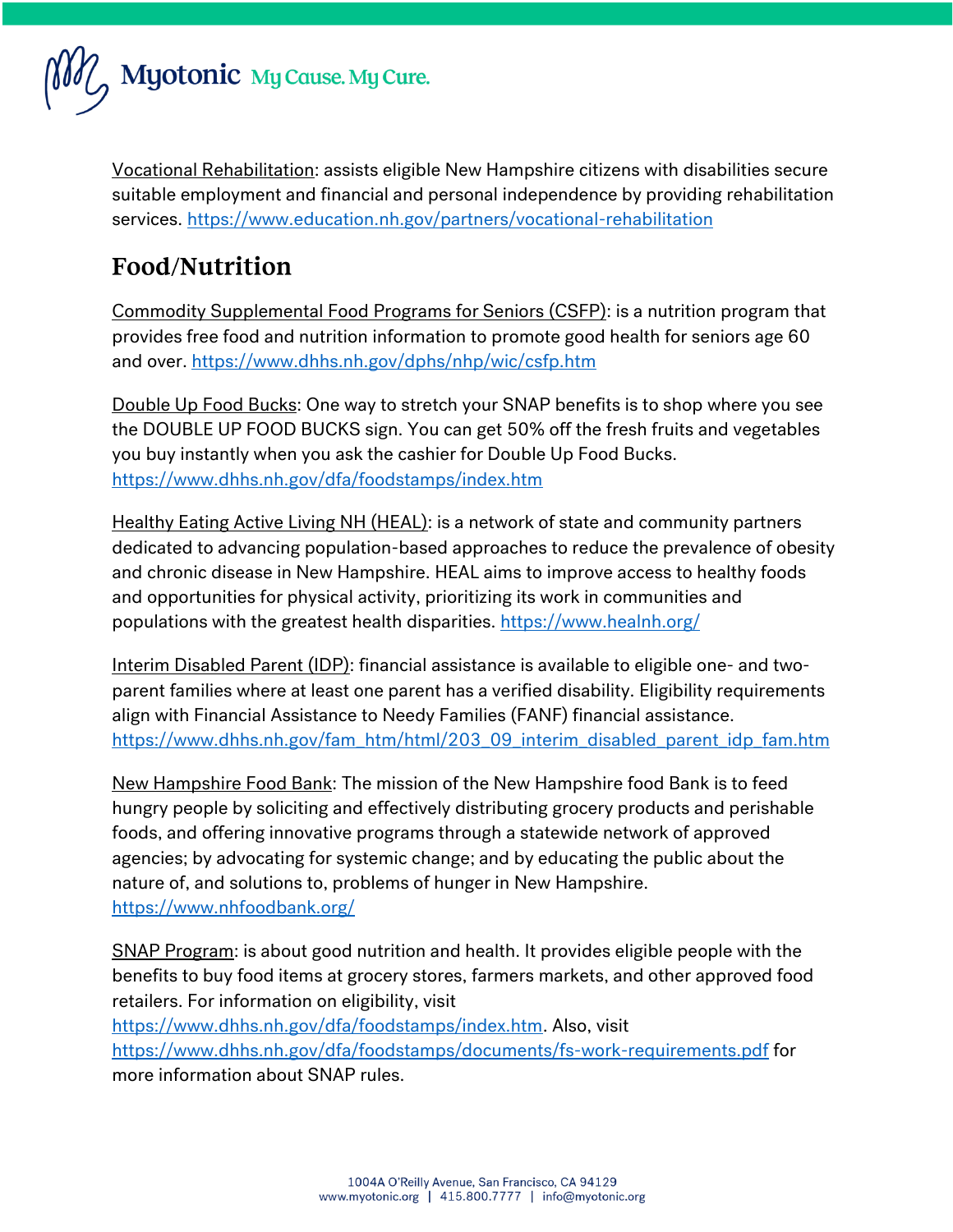

USDA Food and Nutrition Service (FNS): works to end hunger and obesity through the administration of 15 federal nutrition assistance programs including WIC, SNAP, and school meals. Their mission is to increase food security and reduce hunger by providing children and low-income people access to food, a healthful diet and nutrition education in a way that supports American agriculture and inspires public confidence. <https://www.fns.usda.gov/>

Women, Infants & Children Nutrition Program: this program provides nutrition education and nutritious foods to help keep pregnant women, new mothers, infants, and preschool children healthy and strong.<https://www.dhhs.nh.gov/dphs/nhp/wic/index.htm>

#### **Financial Resources**

Aid to the Permanently & Totally Disabled (APTD): is cash assistance for individuals who are between the ages of 18 and 64 and who are physically or mentally disabled. <https://www.dhhs.nh.gov/dfa/cash/disabled.htm>

Cash Assistance: is provided through Bureau of Family Assistance (BFA) in two general program areas, the Financial Assistance to Needy Families (FANF) Program and the State Supplement Program (SSP).<https://nheasy.nh.gov/#/services/Cash>

Family Assistance Program (FAP): provides cash assistance to eligible households with dependent children that are headed by adults who have: a permanent disability; long-term obstacles to employment; or are over age 60. The program also provides cash assistance for children living with a non-parent caretaker relative. <https://www.dhhs.nh.gov/dfa/tanf/family.htm>

Families with Older Children (FWOC) (FAM): FWOC provides financial assistance to families with a dependent child who is 19 years old, up to the age of 20, in high school or basic education full-time.

[https://www.dhhs.nh.gov/fam\\_htm/html/203\\_07\\_families\\_with\\_older\\_children\\_fwoc\\_fam](https://www.dhhs.nh.gov/fam_htm/html/203_07_families_with_older_children_fwoc_fam.htm) [.htm](https://www.dhhs.nh.gov/fam_htm/html/203_07_families_with_older_children_fwoc_fam.htm)

Financial Assistance to Needy Families (FANF-Cash): FANF provides cash assistance to needy families with dependent children. Eligibility and benefit amounts for FANF depends upon the family's income, resources, living arrangements, and the dependent children must lack parental support or care due to death, continued absence, or because at least one parent in a two-parent home is disabled. Services are provided for eligible families with dependent children through the following programs: FAP, NHEP, IDP, and FWOC. <https://www.dhhs.nh.gov/dfa/cash/index.htm>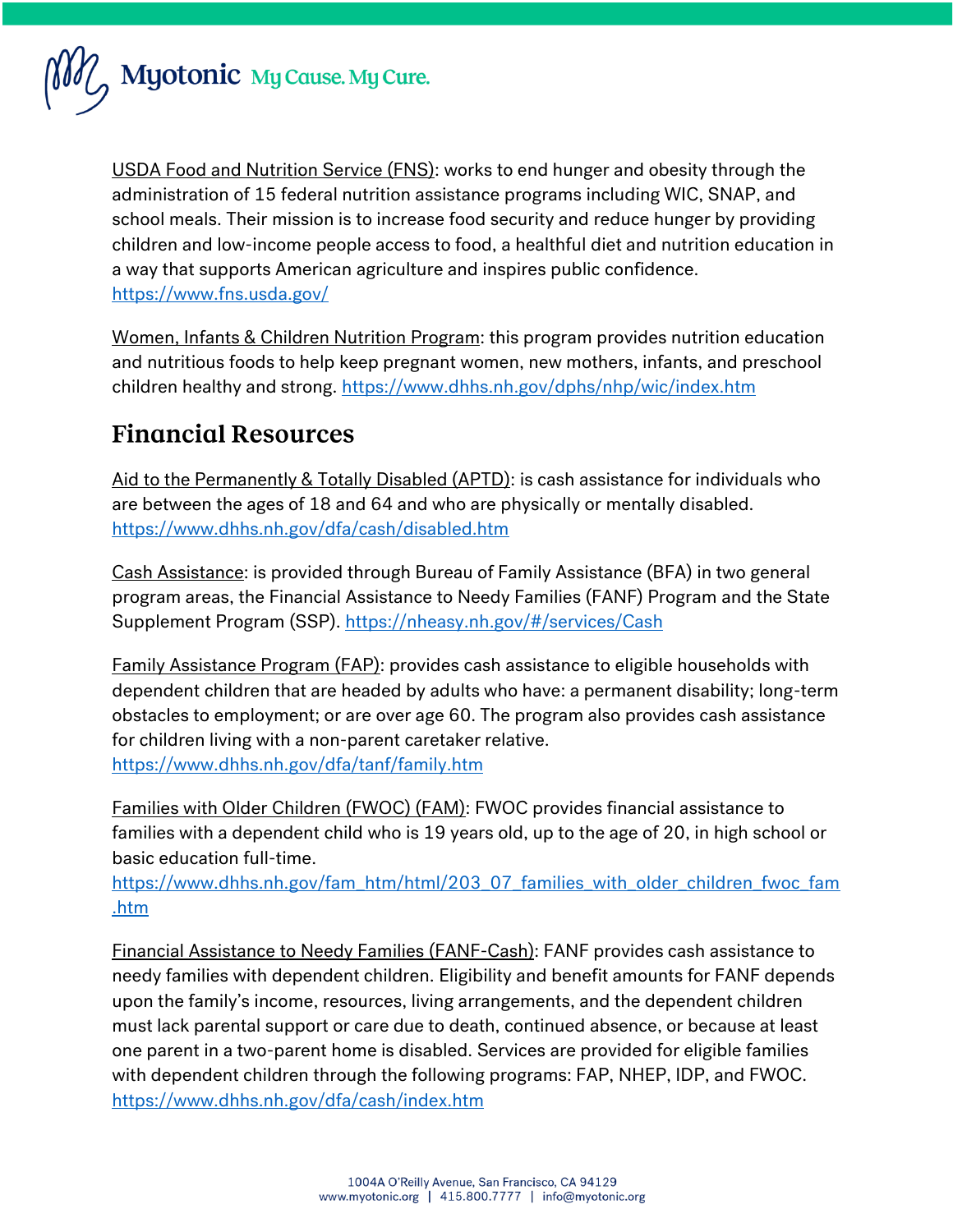Myotonic My Cause. My Cure.

Old Age Assistance (OAA): is available to individuals age 65 or older. Eligibility for OAA depends upon income, resources, and living arrangement.For more information, visit [https://www.dhhs.nh.gov/dfa/cash/oldage.htm.](https://www.dhhs.nh.gov/dfa/cash/oldage.htm)

State Supplement Program (SSP-Cash): SSP cash assistance supports elderly adults and individuals that are physically disabled, mentally disabled, or legally blind. Eligibility and benefit amounts for SSP depends upon the individual and spouse's income, resources, and living arrangements. Services are provided for eligible individuals through the following programs: APTD and OAA.<https://www.dhhs.nh.gov/dfa/cash/index.htm>

# Housing

Fuel Assistance Program: is New Hampshire's arm of the federal Low Income Home Energy Assistance Program (LIHEAP) which is funded through the US Department of Health and Human Services.<https://www.nh.gov/osi/energy/programs/fuel-assistance/>

Permanent Housing for Persons with Disabilities: HUD-funded permanent supportive housing providers offer housing and supportive services to homeless persons with disabilities such as mental illness, chronic substance abuse, dual diagnosis, or Acquired Brain Disorder. Residents of permanent housing programs benefit from facilitated access to health, mental health, and social support services offered by the programs and/or with the community.<https://www.dhhs.nh.gov/dcbcs/bhhs/housingservices.htm>

Shelter Plus Care (S+C): programs are designed to provide both housing and support services to individuals or families who are homeless and need support to maintain permanent housing. To be eligible, participants must be homeless and living in an emergency shelter, the streets, or another place not meant for human habitation and have a disabling condition.<https://www.dhhs.nh.gov/dcbcs/bhhs/housingservices.htm>

Transitional Housing for the Homeless: For many formerly homeless individuals and families, transitional housing is a crucial step on their journey from homelessness to permanent housing.<https://www.dhhs.nh.gov/dcbcs/bhhs/housingservices.htm>

# Living with Disabilities and/or Elderly

Administration on Aging (AoA): promotes the well-being of older individuals by providing services and programs designed to help them live independently in their homes and communities.<https://acl.gov/>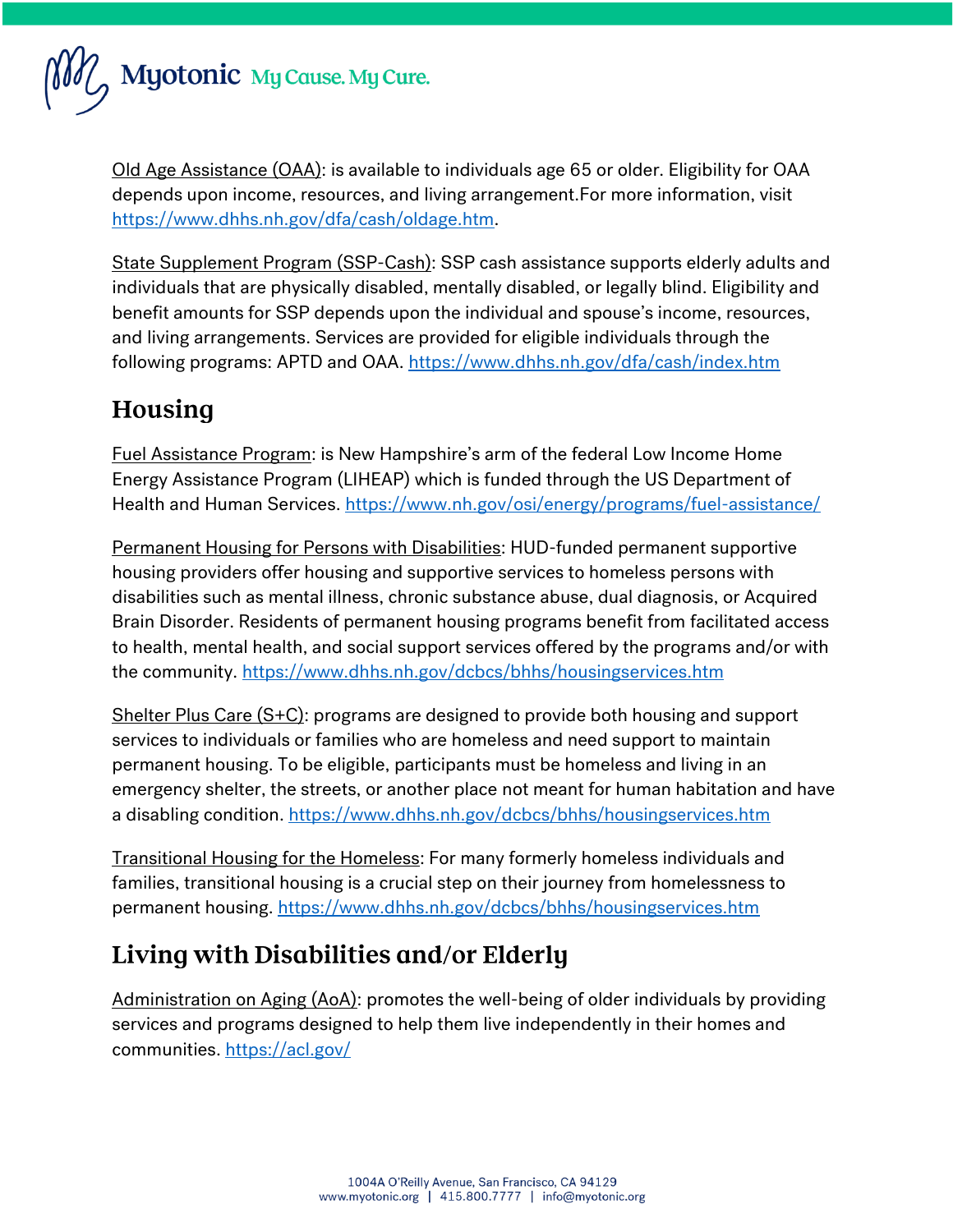

Assistive Technology Services from Crotched Mountain: <https://crotchedmountain.org/programs-and-services/assistive-technology/>

Disability Rights Center New Hampshire: advocates for the legal rights of people living with disabilities.<https://drcnh.org/>

Easter Seals of New Hampshire: Easter Seals provides services, education, outreach, and advocacy so that people living with autism and other disabilities can live, learn, work, and play in our communities. From child development centers to physical rehabilitation and job training for people with disabilities, Easter Seals offers a variety of services to help people with disabilities address life's challenges and achieve personal goals. <https://www.easterseals.com/nh/>

Granite State Independent Living: is a statewide nonprofit organization whose mission is to promote quality of life with independence for people with disabilities and seniors through advocacy, information, education, support and transition services. <https://www.gsil.org/>

New Hampshire's Accessible Parking Laws: <https://www.nh.gov/disability/documents/dmvacclaw2252020.pdf>

NHCarePath: connects you to a range of information, assistance, and care throughout New Hampshire, from caregiver resources and services for aging, disability, and independent living to counseling and financial planning tools. <https://www.nhcarepath.dhhs.nh.gov/>

NH - Watch Me Grow (WMG): helps New Hampshire families to ensure their child's brightest future by tracking his or her growth and development. It is New Hampshire's developmental screening, referral and information system for families of children ages birth to six years.<http://watchmegrownh.org/>

#### Service Animals:<https://www.nh.gov/disability/mediaroom/serviceanimals.htm>

Stable NH: Is a savings account for those with disabilities. This is a tax-free savings plan for disability-related expenses. Individuals with these accounts get to save and invest without losing federal needs-based benefits.<https://www.stablenh.com/>

Telecommunications Equipment Assistance Program (TEAP): The NH-TEAP provides specialized telephone land line equipment for people who have difficulty using a standard phone due to a disability such as vision loss, hearing loss or challenges with speech or mobility. This program helps New Hampshire residents with disabilities by providing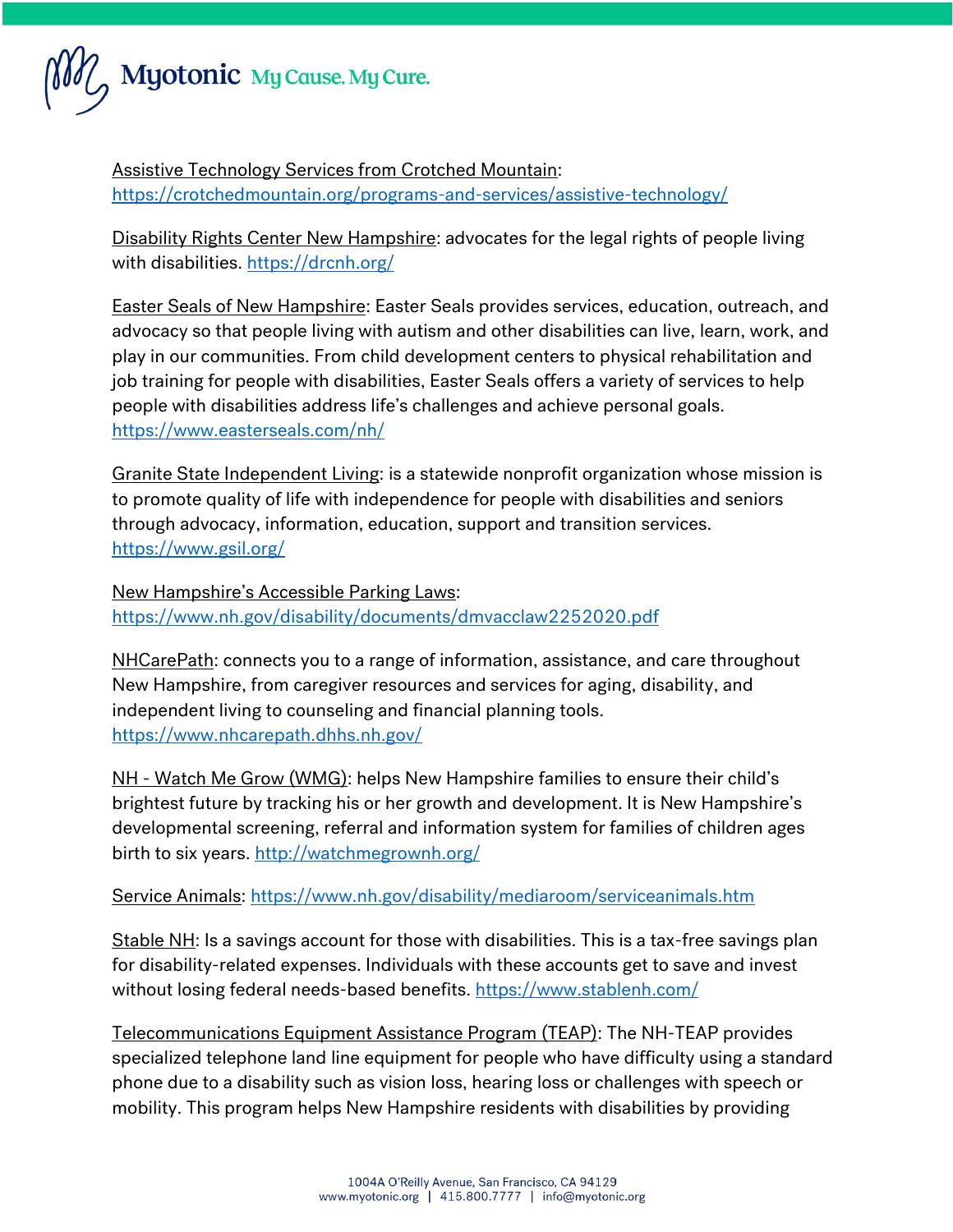

financial and hands-on assistance, when needed, so they can acquire and use telephones especially to access emergency services. [https://futureinsight.org/adult-services-for](https://futureinsight.org/adult-services-for-visually-impaired/)[visually-impaired/](https://futureinsight.org/adult-services-for-visually-impaired/)

## Medical/Health-Related

COVID-19 Resources:<https://www.nh.gov/covid19/>

Care Management Plans: The following web page allows you to find providers by name or organization. Once you find them, you will see what health plans they are part of and whether they are Primary Care Providers.<https://nheasy.nh.gov/#/health-plans-search/>

Covering New Hampshire: is a statewide effort by the New Hampshire Health Plan. It is the free and official resource for Granite Staters to learn about the Health Insurance Marketplace.<https://coveringnewhampshire.org/>

Granite Advantage Health Care Program: The Granite Advantage replaced the New Hampshire Health Protection Program (NHHPP). Coverage for individuals in Granite Advantage is provided through the New Hampshire's Medicaid Care Management Program (MCM) plans.<https://nheasy.nh.gov/#/granite-advantage>

Emergency Medicaid for Non-Citizens: Medicaid may be available to certain non-citizens, regardless of their immigration status, to cover some emergency services, including labor and delivery.<https://www.dhhs.nh.gov/dfa/medical/index.htm>

Federally Health Care Reform: Information about federal health care reform, including the Affordable Care Act of 2010 (ACA). Also includes how to buy affordable health insurance through the Federal Marketplace.<https://www.dhhs.nh.gov/dfa/aca.htm>

Medicaid: Information from the Bureau of Family Assistance (BFA) about Medicaid programs and eligibility.<https://www.dhhs.nh.gov/dfa/medical/index.htm>

Medicaid Care Management: Care Management helps NH Medicaid recipients to coordinate their health care. It also helps Medicaid recipients with chronic diseases like diabetes, asthma, obesity, and mental illness. Through this program, Medicaid recipients have wellness and prevention programs as a part of their Medicaid benefit. <https://www.dhhs.nh.gov/ombp/caremgt/index.htm>

New Hampshire Healthy Families: If you are a NH Healthy Families member, you can visit their website or cal (866) 769-3085 to get information about covered services, prior authorization, ID cards, or their grievance process.<https://www.nhhealthyfamilies.com/>